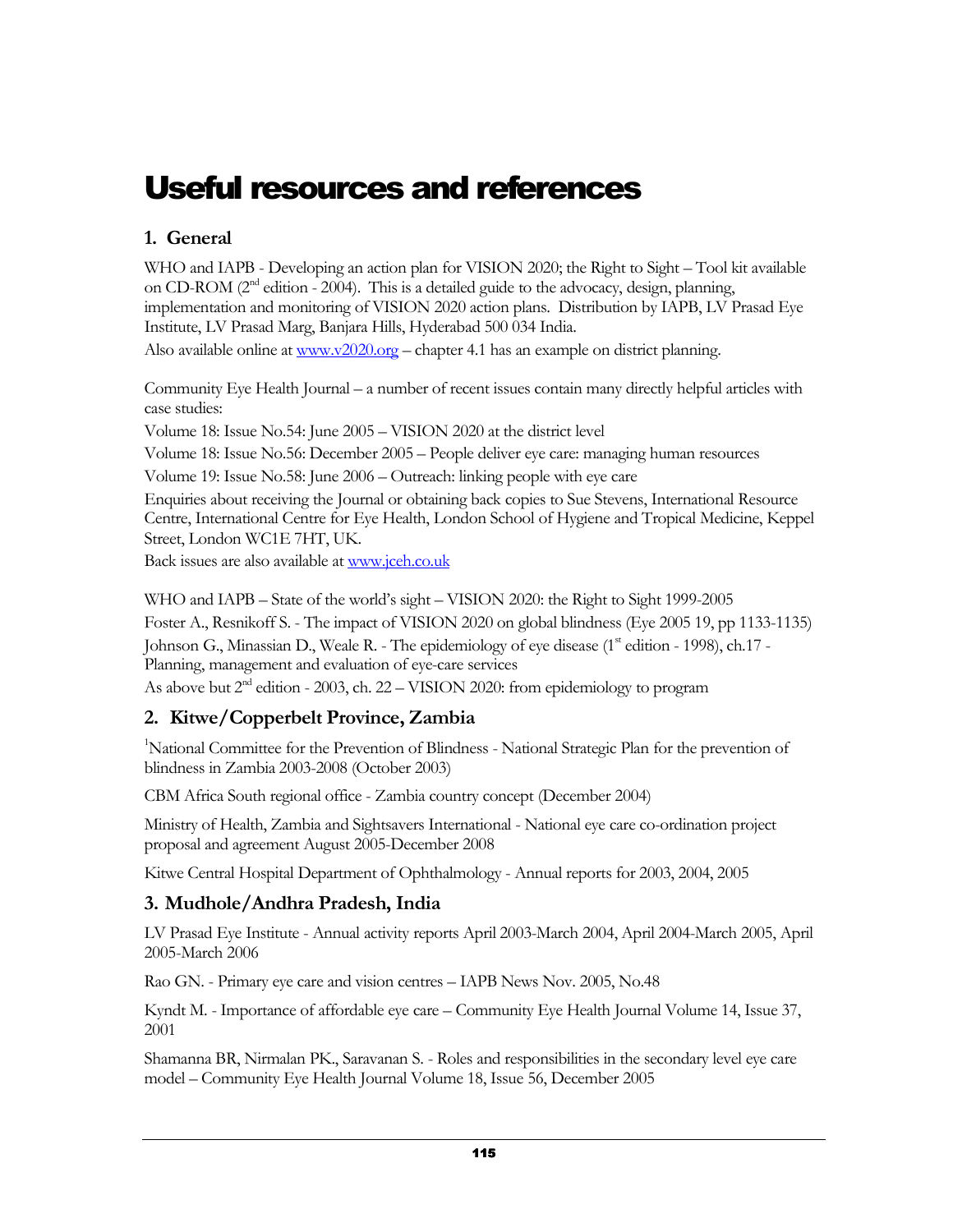<sup>2</sup>Rao GN. - VISION 2020: The Right to Sight – Andhra Pradesh: Report 2000-2001, LV Prasad Eye Institute, Hyderabad

ICARE, LV Prasad Eye Institute, Hyderabad - Community eye health in ophthalmology residency programmes in India – recommendations of a workshop held October 10-11, 2003

#### 4. Yaruquí/Pichincha, Ecuador

FOV - Annual project reports, 2003, 2004, 2005, 2006

FOV - Setting up an ophthalmic clinic in Yaruquí, Ecuador – a project description (2000)

Chiriboga F. - An on-going district VISION 2020 programme – Community Eye Health Journal Volume 18, Issue 54, June 2005